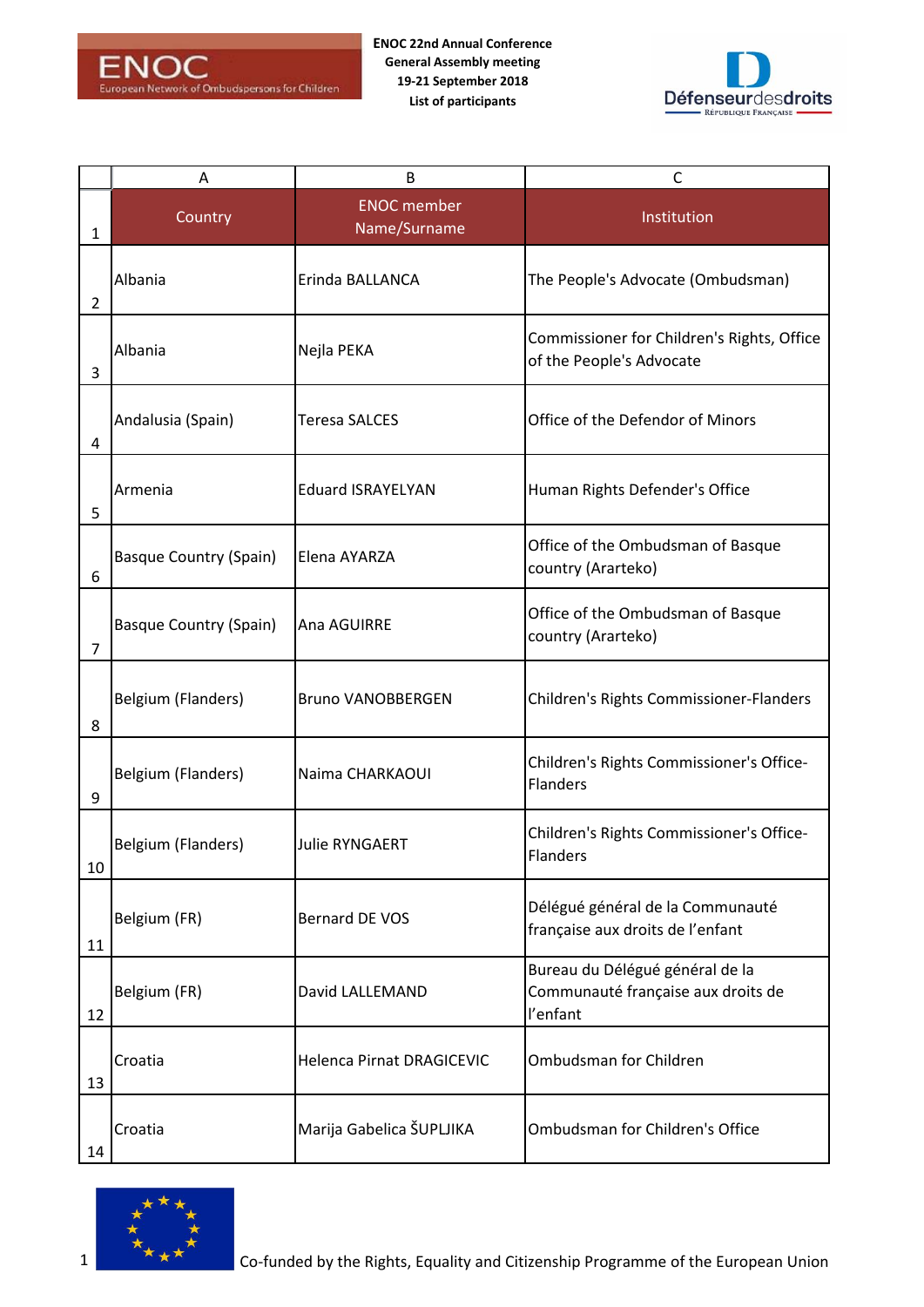



|    | Α                 | B                    | $\mathsf{C}$                                         |
|----|-------------------|----------------------|------------------------------------------------------|
| 15 | Catalonia (Spain) | Maria J. LARIOS      | Deputy Ombudsperson for Children's<br>Rights         |
| 16 | Catalonia (Spain) | Eva QUEROL           | Catalan Ombudsman's Office                           |
| 17 | Cyprus            | Leda KOURSOUMBA      | <b>Commissioner for Children's Rights</b>            |
| 18 | Cyprus            | Maria ROSSIDOU       | Office of the Commissioner for Children's<br>Rights  |
| 19 | Denmark           | Soren Gade HANSEN    | Børnerådet-The National Council for<br>Children      |
| 20 | Denmark           | Julie RIISHOJ        | Børnerådet-The National Council for<br>Children      |
| 21 | Denmark           | Lisbeth SJORUP       | Børnerådet-The National Council for<br>Children      |
| 22 | England (UK)      | Anne LONGFIELD       | Children's Commissioner for England                  |
| 23 | England (UK)      | <b>Martin LENNON</b> | Office of the Children's Commissioner for<br>England |
| 24 | Estonia           | Andres ARU           | Office of the Chancellor of Justice                  |
| 25 | Estonia           | <b>Kristi PARON</b>  | Office of the Chancellor of Justice                  |
| 26 | Finland           | Anssi PIRTTIJARVI    | Office of the Ombudsman for Children                 |
| 27 | Finland           | Tuomas KURTTILA      | The Ombudsman for Children                           |
| 28 | France            | Jacques TOUBON       | Défenseur des Droits                                 |

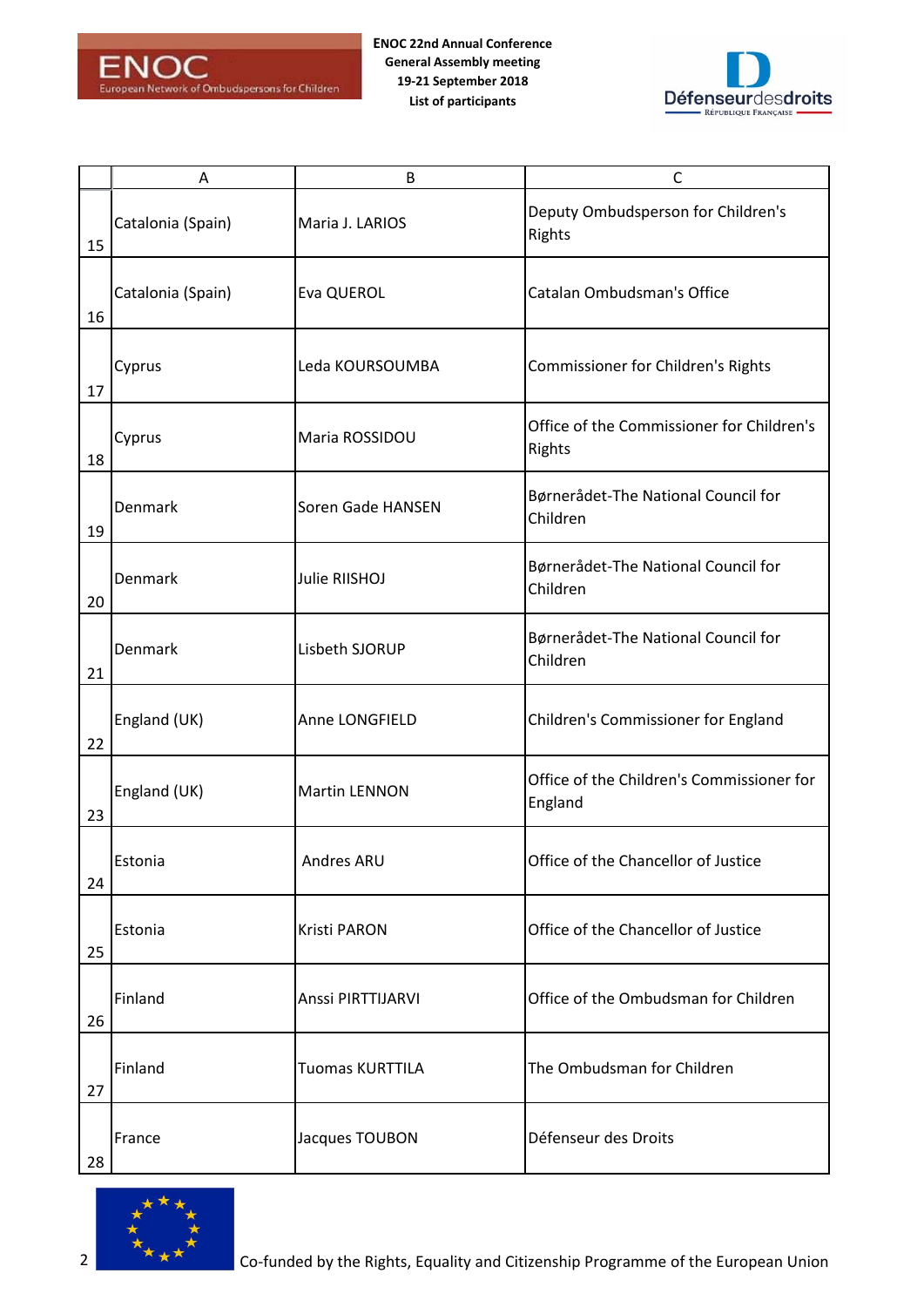



|    | Α       | B                          | $\mathsf{C}$                                                               |
|----|---------|----------------------------|----------------------------------------------------------------------------|
| 29 | France  | Geneviève AVENARD          | Défenseure des Enfants, Office of the<br>Defender of Rights                |
| 30 | France  | Christine JOUHANNAUD       | Office of the Defender of Rights                                           |
| 31 | France  | Loïc RICOUR                | Office of the Defender of Rights                                           |
| 32 | France  | Marie LIEBERHERR           | Office of the Defender of Rights                                           |
| 33 | France  | Noyelle NEUMANN DAS NEVES  | Office of the Defender of Rights                                           |
| 34 | France  | Sarah BENNICHOU            | Office of the Defender of Rights                                           |
| 35 | Georgia | Ketevan SOKHADZE           | <b>Public Defender's Office</b>                                            |
| 36 | Georgia | Maia GEDEVANISHVILI        | <b>Public Defender's Office</b>                                            |
| 37 | Georgia | <b>Ekaterine SKHILADZE</b> | Public Defender's Office                                                   |
| 38 | Greece  | Theoni KOUFONIKOLAKOU      | Deputy Ombudsperson for Children's<br>Rights, The Greek Ombudsman's Office |
| 39 | Hungary | Anikó KUSSINSZKY           | Office of the Commissioner for<br><b>Fundamental Rights</b>                |
| 40 | Iceland | Ms. Salvör NORDAL          | Ombudsman for children                                                     |
| 41 | Ireland | Niall MULDOON              | Ombudsman for Children                                                     |
| 42 | Ireland | Carmel CORRIGAN            | Ombudsman for Children's Office                                            |

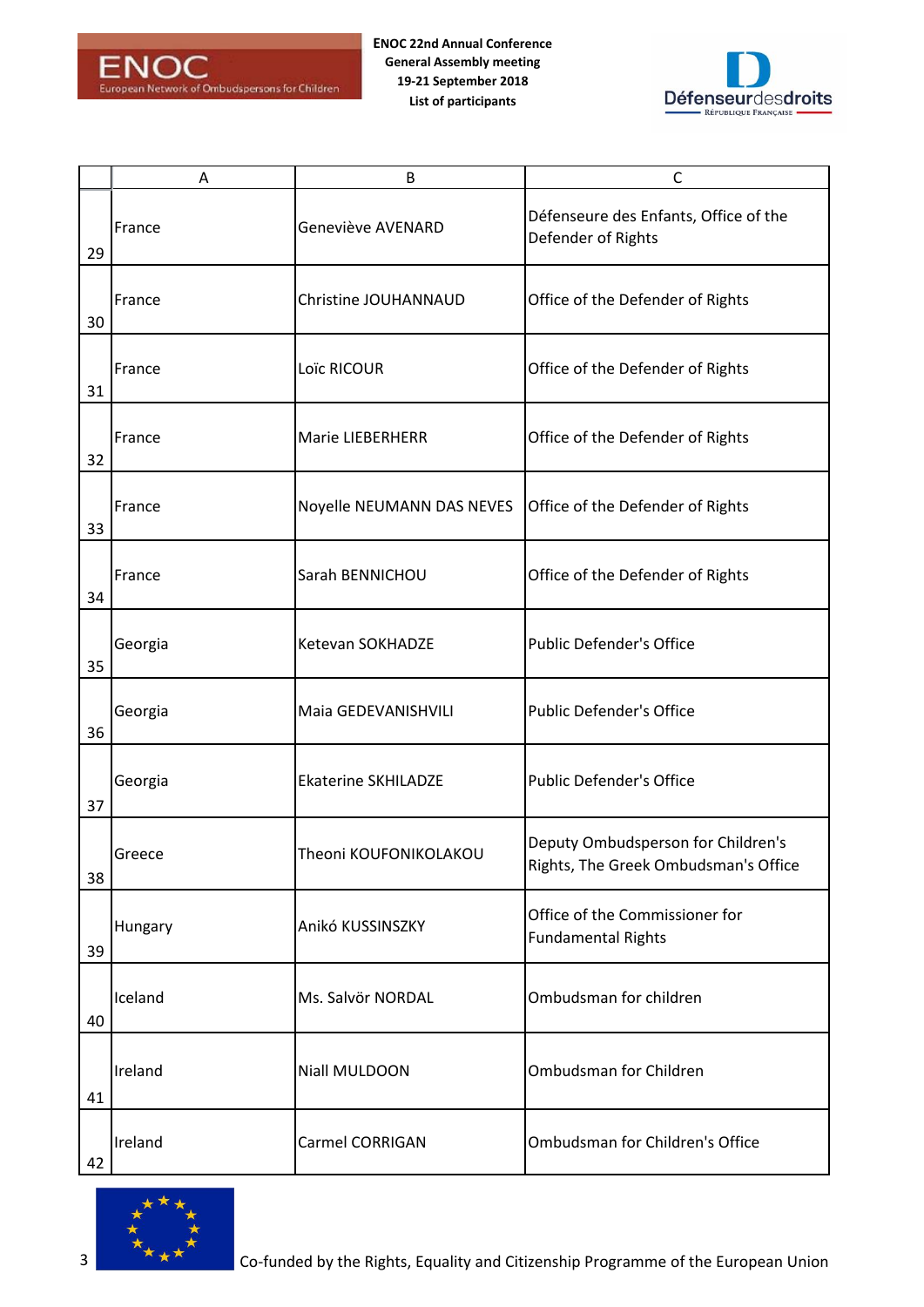



|    | Α          | B                                        | $\mathsf{C}$                                                                       |
|----|------------|------------------------------------------|------------------------------------------------------------------------------------|
| 43 | Ireland    | Naomi KENNAN                             | Ombudsman for Children's Office                                                    |
| 44 | Ireland    | <b>Karen McAULEY</b>                     | Ombudsman for Children's Office                                                    |
| 45 | Italy      | Ester Di NAPOLI                          | Office of the Independent Authority for<br>children and adolescents (Ombudsperson) |
| 46 | Latvia     | Laila GRAVERE                            | Ombudsman's Office of the Republic of<br>Latvia                                    |
| 47 | Latvia     | Kristīna FREIBERGA                       | Ombudsman's Office of the Republic of<br>Latvia                                    |
| 48 | Lithuania  | Edita ŽIOBIENE                           | <b>Ombudsperson for Children's Rights</b>                                          |
| 49 | Lithuania  | Audrone BEDORF                           | Office of the Ombudsperson for Children's<br>Rights                                |
| 50 | Luxembourg | René SCHLECHTER                          | President of the Ombuds Committee for<br>the right of the child                    |
| 51 | Luxembourg | <b>Françoise GILLEN</b>                  | Ombuds Committee for the right of the<br>child                                     |
| 52 | Malta      | Pauline MICELI                           | Commissioner for Children of Malta                                                 |
| 53 | Malta      | <b>Suzanne GARCIA IMBERNON</b><br>(GILI) | Office of the Commissioner for Children of<br>Malta                                |
| 54 | Moldova    | Maia BANARESCU                           | Ombudsperson for Children's Rights, The<br>People's Advocate Office                |
| 55 | Moldova    | <b>Dumitru DAREA</b>                     | The People's Advocate Office                                                       |

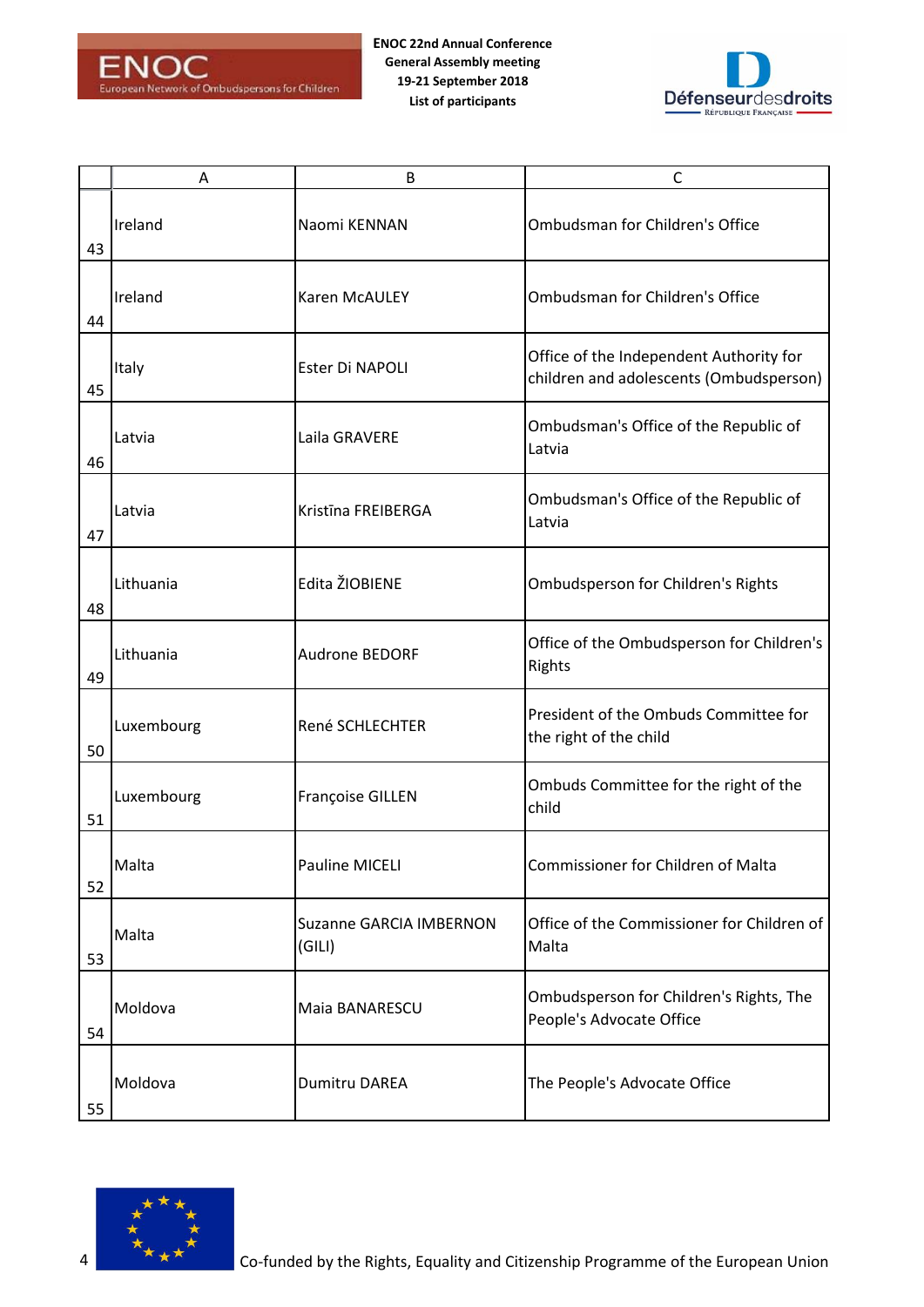



|    | A                                                  | B                      | $\mathsf{C}$                                                                 |
|----|----------------------------------------------------|------------------------|------------------------------------------------------------------------------|
| 56 | Montenegro                                         | Snezana MIJUSKOVIC     | Deputy Ombudsperson, Office of the<br>Protector of Human Rights and Freedoms |
| 57 | Montenegro                                         | Duska SLJIVANCANIN     | Office of the Protector of Human Rights<br>and Freedoms                      |
| 58 | Netherlands                                        | Margrite KALVERBOER    | The Children's Ombudsman                                                     |
| 59 | Netherlands                                        | <b>Rhea VERHEUL</b>    | Office of the Children's Ombudsman                                           |
| 60 | Northern Ireland (UK)                              | Koulla YIASOUMA        | Northern Ireland Commissioner for<br>Children & Young People                 |
| 61 | Norway                                             | Kamilla KAYED          | Ombudsman for Children's Office                                              |
| 62 | Norway                                             | Inga BEJER ENGH        | Ombudsman for Children                                                       |
|    | Republic of<br>Srpska/Bosnia and<br>63 Herzegovina | Dragica RADOVIC        | Ombudsperson for Children                                                    |
|    | Republic of<br>Srpska/Bosnia and<br>64 Herzegovina | Marina SIMOVIC NISEVIC | Ombudsperson for Children's Office                                           |
| 65 | Scotland (UK)                                      | <b>Bruce ADAMSON</b>   | Children and Young People's<br>Commissioner                                  |
| 66 | Scotland (UK)                                      | <b>Kara BROWN</b>      | Children and Young People's<br><b>Commissioner's Office</b>                  |
| 67 | Serbia                                             | Gordana STEVANOVIC     | Deputy Ombudsperson for Children's<br>Rights                                 |
| 68 | Serbia                                             | Natasa JOVIC           | Office of the Protector of Citizens                                          |
| 69 | Slovakia                                           | Andrej KALLAY          | Office of the Commissioner for Children                                      |

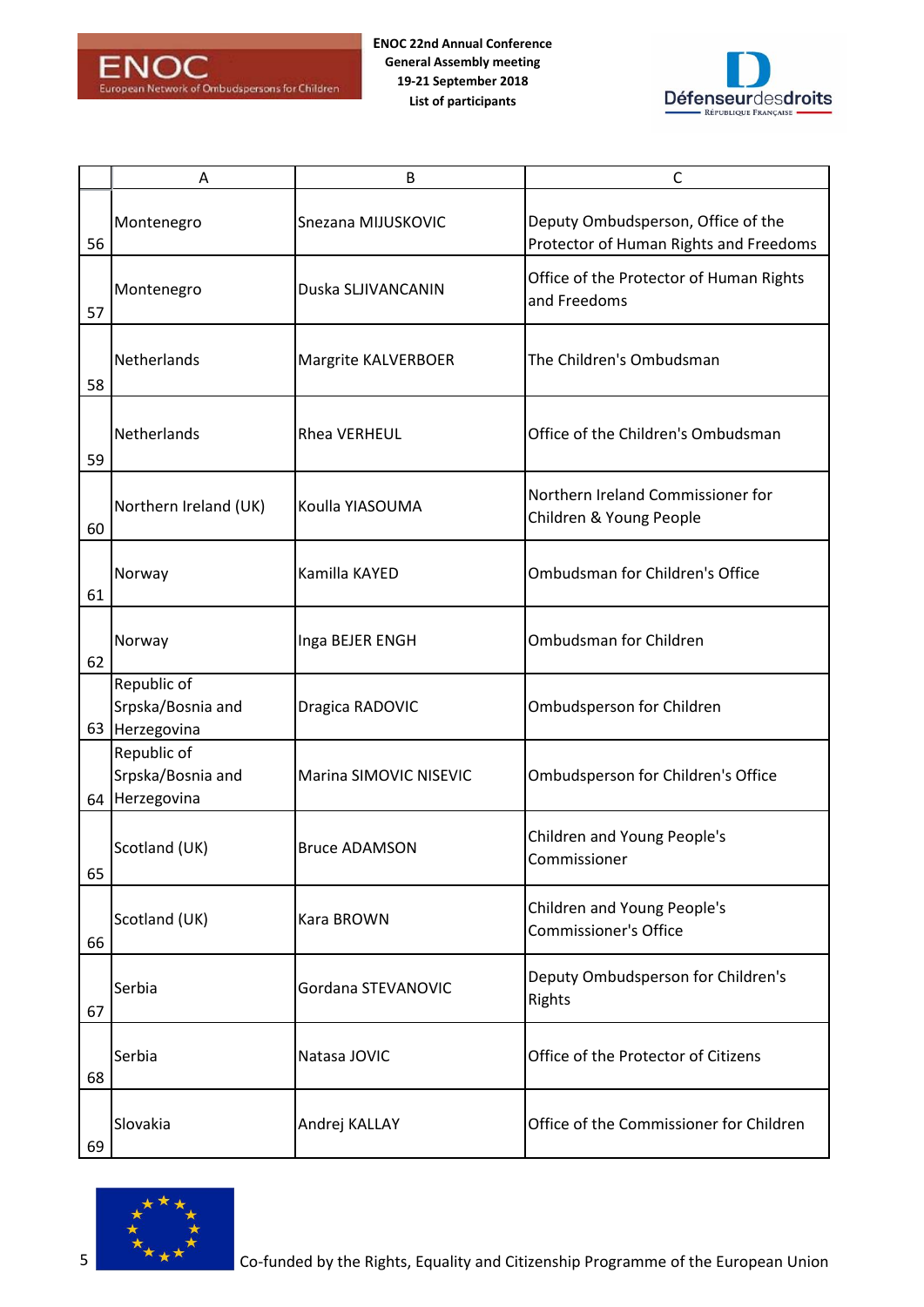



|    | A                          | B                               | C                                                                                                                                         |
|----|----------------------------|---------------------------------|-------------------------------------------------------------------------------------------------------------------------------------------|
| 70 | Slovenia                   | Jan VOSNJAK                     | <b>Ombudsman's Office</b>                                                                                                                 |
| 71 | Sweden                     | Elisabeth DAHLIN                | Ombudsman for Children                                                                                                                    |
| 72 | Sweden                     | Amanda Bertilsdotter NILSSON    | Ombudsman for Children's Office                                                                                                           |
| 73 | Ukraine                    | Aksana FILIPISHYNA              | Office of the Ukrainian Parliament<br><b>Commissioner for Human Rights</b>                                                                |
| 74 | Ukraine                    | Yuliia KALINICHENKO             | Office of the Ukrainian Parliament<br><b>Commissioner for Human Rights</b>                                                                |
| 75 | Wales (UK)                 | Sally HOLLAND                   | <b>Children's Commissioner for Wales</b>                                                                                                  |
|    |                            |                                 |                                                                                                                                           |
| 76 | <b>Organisation</b>        | <b>Speakers</b><br>Name/Surname | <b>Title</b>                                                                                                                              |
| 77 | Council of Europe          | Regina JENSDOTTIR               | Head of the Children's Rights Divison                                                                                                     |
| 78 | <b>European Commission</b> | <b>Vytenis ANDRIUKAITIS</b>     | European Commissioner for Health &<br><b>Food Safety</b>                                                                                  |
| 79 | <b>United Nations</b>      | <b>Marta SANTOS PAIS</b>        | Special Representative of the UN<br>Secretary-General on Violence against<br>Children                                                     |
| 80 | <b>United Nations</b>      | <b>Dainius PURAS</b>            | UN Special Rapporteur on the right of<br>everyone to the enjoyment of the highest<br>attainable standard of physical and mental<br>health |

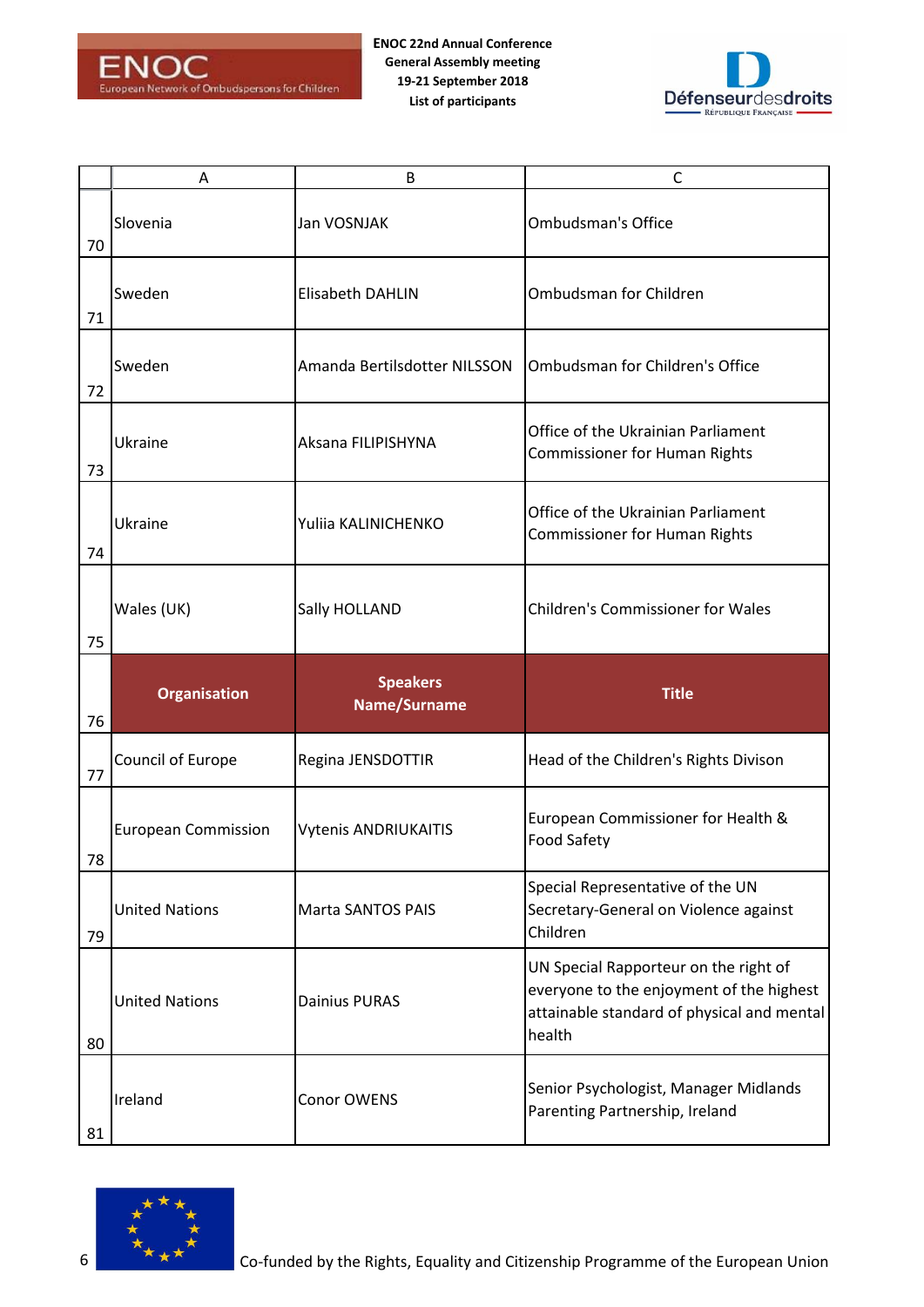



|    | A                                                           | B                     | C                                                                                                                                 |
|----|-------------------------------------------------------------|-----------------------|-----------------------------------------------------------------------------------------------------------------------------------|
| 82 | Ireland                                                     | Paul GILLIGAN         | Clinical Psychologist, CEO St. Patrick<br><b>Mental Health Services</b>                                                           |
| 83 | <b>Invited Observer</b><br>Organisations/<br><b>Experts</b> | Name/Surname          | <b>Position</b>                                                                                                                   |
| 84 | Eurochild                                                   | Mieke SCHUURMAN       | Senior Policy and Advocacy Coordinator                                                                                            |
| 85 | <b>European Commission</b>                                  | Inga PREIKSIENE       | Member of the Cabinet                                                                                                             |
| 86 | <b>European Commission</b>                                  | Valeria SETTI         | Coordinator for the Rights of the Child                                                                                           |
| 87 | <b>European Parliament</b>                                  | Emilio PUCCIO         | Coordinator of the EP Intergroup on<br>Children's Rights                                                                          |
| 88 | <b>United Nations</b>                                       | <b>Manus DE BARRA</b> | Child Protection Officer (Office of the<br>Special Representative of the UN<br>Secretary-General on Violence against<br>Children) |
| 89 | <b>EuroCarers</b>                                           | Padraig McGRATH       | <b>Young Carer</b>                                                                                                                |
| 90 | EuroCarers                                                  | Sean COLLINS          | <b>Young Carer</b>                                                                                                                |
| 91 | BRIS, Children's Rights in<br>Society, Sweden               | Emma BENWIK           | Specialist Rights of the Child                                                                                                    |
| 92 | BRIS, Children's Rights in<br>Society, Sweden               | Anna HOLMQVIST        | Press Officer                                                                                                                     |
| 93 | University of Bayonne                                       | <b>Mariam SY</b>      | Doctorante                                                                                                                        |

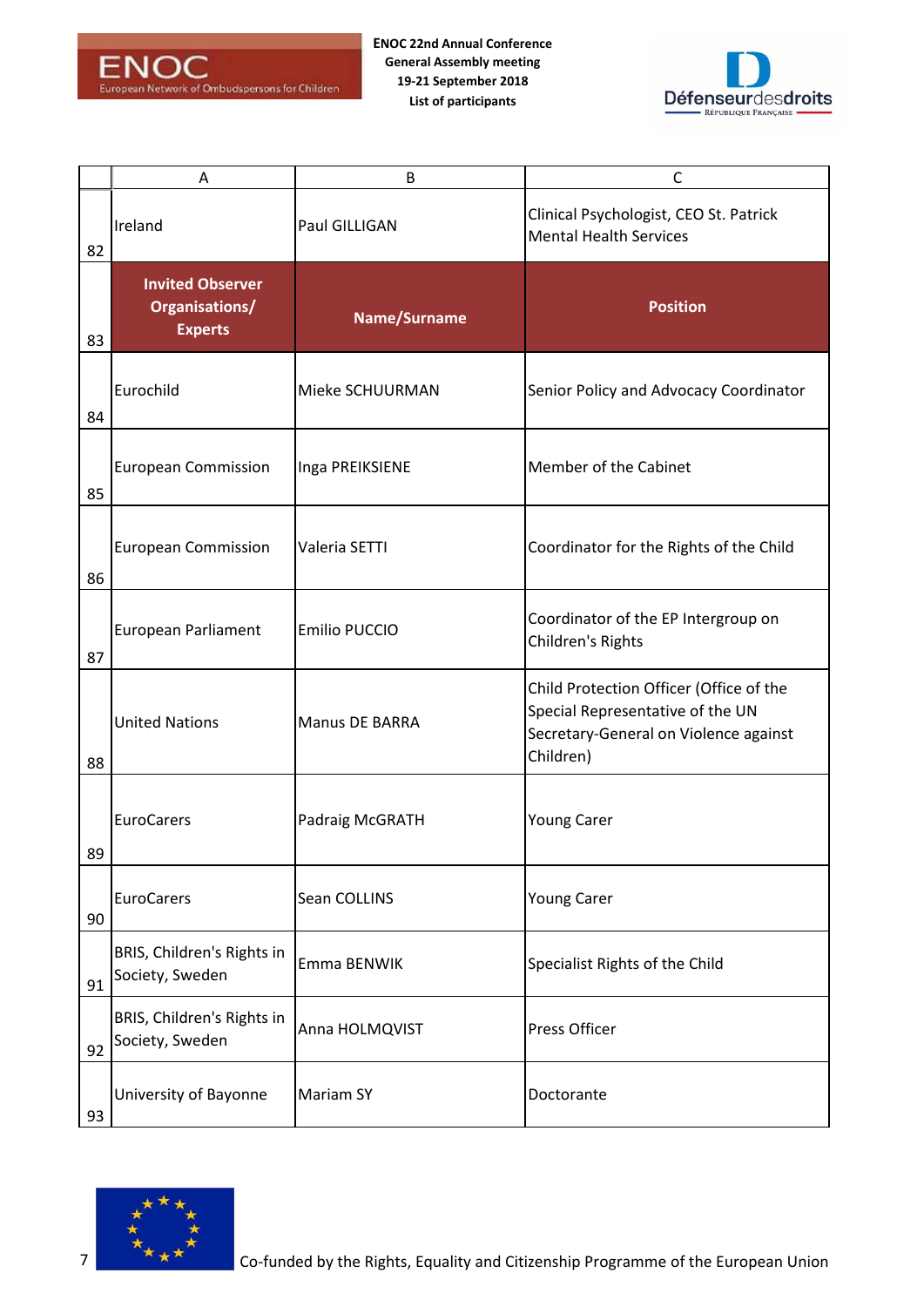

**ENOC 22nd Annual Conference General Assembly meeting 19-21 September 2018 List of participants**



|     | Α                                                               | B                        | $\mathsf{C}$                                                      |
|-----|-----------------------------------------------------------------|--------------------------|-------------------------------------------------------------------|
| 94  | <b>Observer Ombuds</b><br>institutions/<br>Country              | Name/Surname             | Organisation/Title                                                |
| 95  | Jersey, Channel Islands                                         | Deborah McMILAN          | <b>Children's Commissioner</b>                                    |
| 96  | Kosovo                                                          | Edona HAJRULLAHU         | Deputy Ombudsperson                                               |
| 97  | <b>Russian Federation</b>                                       | Evgeny BUNIMOVICH        | Office of the Ombudsman for Human<br>Rights of the city of Moscow |
| 98  | Turkey                                                          | Celile Özlem TUNCAK      | Ombudsman                                                         |
| 99  | Turkey                                                          | Feray ÖZYAKUP            | Ombudsman Institution of Turkey                                   |
| 100 | <b>Public Officials/Civil</b><br><b>Society Representatives</b> | Name/Surname             | Function                                                          |
| 101 | <b>National Education</b>                                       | Anne HAUGOMAT            | <b>School Nurse</b>                                               |
|     |                                                                 |                          |                                                                   |
| 102 | <b>DEI-France</b>                                               | <b>Catherine CHABRUN</b> | Vice-President                                                    |
| 103 | <b>Red Cross France</b>                                         | Thierry COUVERT LEROY    | <b>National Delegate</b>                                          |
| 104 | <b>AFPEN</b>                                                    | Laurent CHAZELAS         | President                                                         |
| 105 | <b>CCOMS</b>                                                    | Bérénice STAEDEL         | Policy Officer                                                    |
| 106 | Doctors of the World<br>(Médecins du Monde)                     | Clémentine BRET          | Referent Vulnerable children                                      |

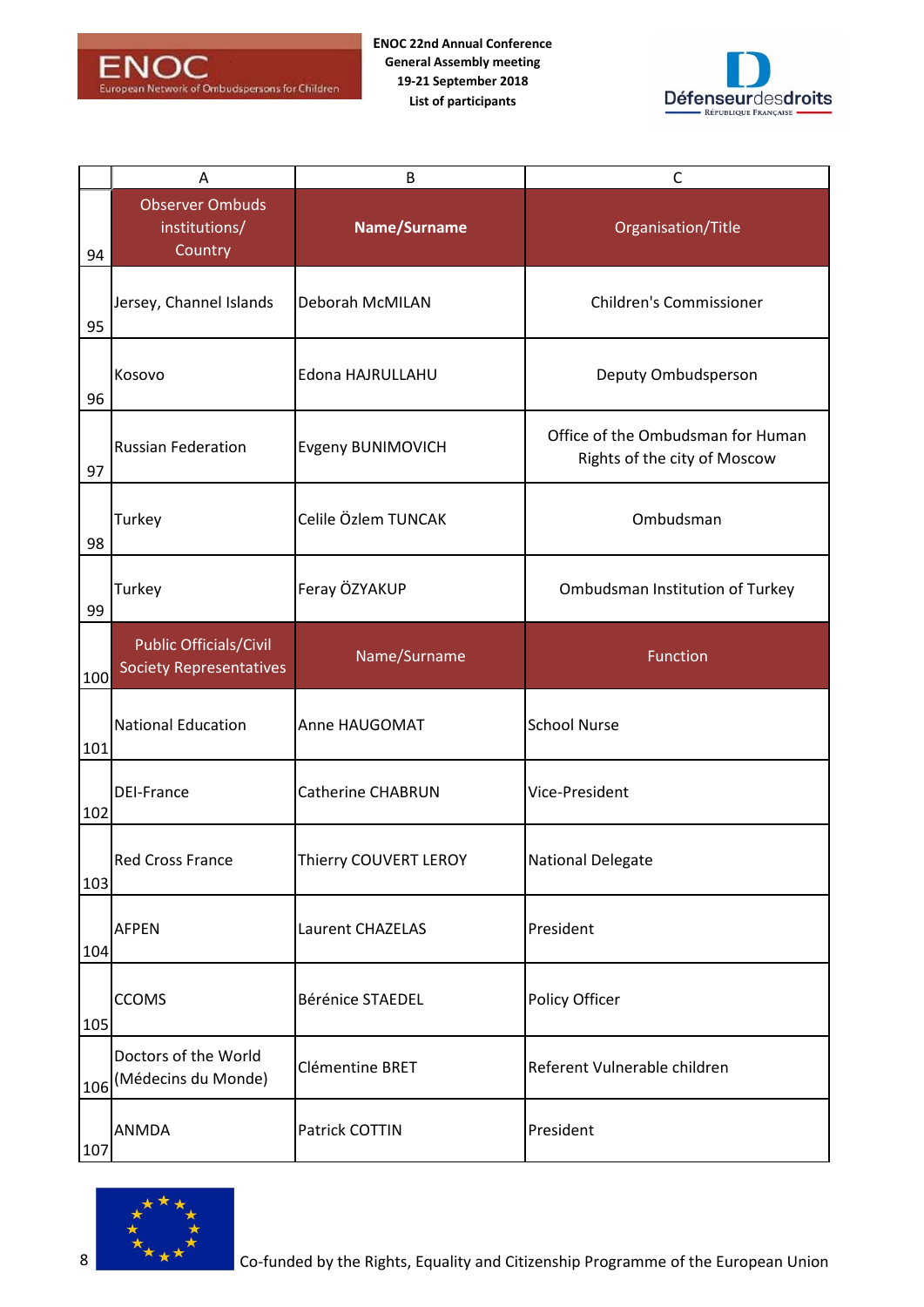



|     | A                                                     | B                        | C                                                         |
|-----|-------------------------------------------------------|--------------------------|-----------------------------------------------------------|
| 108 | CAMSP Janine Lévy                                     | Corine NICOLAS           | Director                                                  |
| 109 | <b>Association SPARADRAP</b>                          | Françoise GALLAND        | Director and co-founder                                   |
| 110 | <b>Association SPARADRAP</b>                          | Myriam BLIDI             | Project Officer                                           |
| 111 | Solidarité Laïque                                     | Eléna ETRILLARD          | Policy Officer                                            |
| 112 | <b>SCP ATTIAS-JAUZE</b>                               | Dominique ATTIAS         | Former Vice-Chair of the Bar of Paris                     |
| 113 | <b>RAVAD</b>                                          | <b>Floriane CHARLES</b>  | Mediator                                                  |
| 114 | <b>APHP</b>                                           | Alexandre HUBERT         | PH                                                        |
| 115 | <b>APHP</b>                                           | <b>Marion CHAPELAIN</b>  | Social assistant                                          |
| 116 | CHU Robert Debré                                      | Anne BARGIACCHI          | Psychiatrist                                              |
| 117 | Directorate General on<br>Health                      | <b>Anne-Claire STONA</b> | Medical advisor child and adolescent<br>mental health     |
| 118 | <b>DEI-France</b>                                     | Colette DUQUESNE         | President                                                 |
| 119 | SNMPMI / CG Hérault                                   | Nadia RACHEDI            | Médecin GO Territoriale                                   |
| 120 | Contrôle général des lieux<br>de privation de liberté | Danielle PIQUION         | General Controller of places of deprivation<br>of liberty |
| 121 | Orspere-Samdarra (Lyon)                               | Natacha CARBONEL         | Policy Officer, Sub editor magazine<br>Rhizome            |

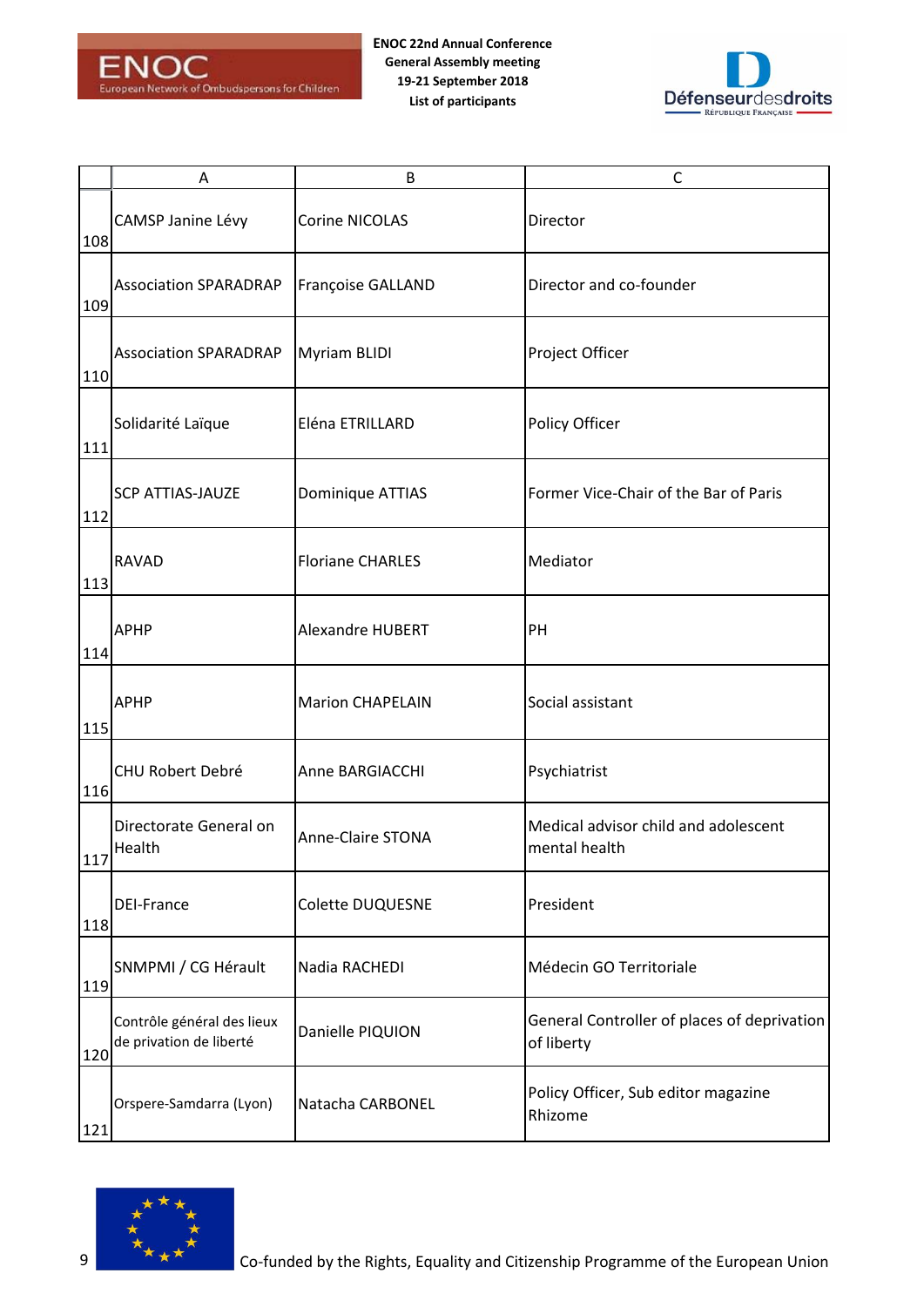

**ENOC 22nd Annual Conference General Assembly meeting 19-21 September 2018 List of participants**



|     | Α                                                                                      | B                                         | $\mathsf{C}$                                            |
|-----|----------------------------------------------------------------------------------------|-------------------------------------------|---------------------------------------------------------|
| 122 | CH Henri Laborit de Poitiers Daniel MARCELLI                                           |                                           | Professor Child Psychiatrist                            |
|     | Association française des<br>psychologues de l'Education Odile VETTER<br>123 nationale |                                           | Administrator                                           |
| 124 | <b>UNAFAM</b>                                                                          | Roselyne TOUROUDE                         | Vice-President                                          |
| 125 | <b>UNAF</b>                                                                            | Nathalie SERRUQUES                        | Policy Officer                                          |
| 126 | DGCS - Ministère des<br>solidarités et de la santé                                     | Clarita BENY                              | Policy Office Combating poverty and<br>access to rights |
| 127 | <b>Education Nationale</b>                                                             | Chantal LOUISON                           | School nurse                                            |
| 128 | <b>CAMSP Binet Lebovici</b>                                                            | Rosa MASCARO                              | Director                                                |
| 129 | Assistance Publique<br>Hôpitaux de Paris                                               | Sevan MINASSIAN                           | Assistance Publique Hôpitaux de Paris                   |
| 130 | Psycom                                                                                 | Aude CARIA                                | Director                                                |
| 131 | Psycom                                                                                 | Sophie ARFEUILLERE                        | Policy Officer                                          |
| 132 | <b>Country</b>                                                                         | <b>Conference support</b><br>Name/Surname | <b>Organization/Institution</b>                         |
| 133 | France                                                                                 | Polina ATANASOVA                          | <b>ENOC Coordinator/ Secretariat</b>                    |
| 134 | France                                                                                 | Stéphanie CARRERE                         | Office of the Defender of Rights                        |
| 135 | France                                                                                 | Claude MASSOL                             | Office of the Defender of Rights                        |
| 136 | France                                                                                 | Eva VAGLIO                                | Office of the Defender of Rights                        |
| 137 | France                                                                                 | Laetitia GOT                              | Office of the Defender of Rights                        |